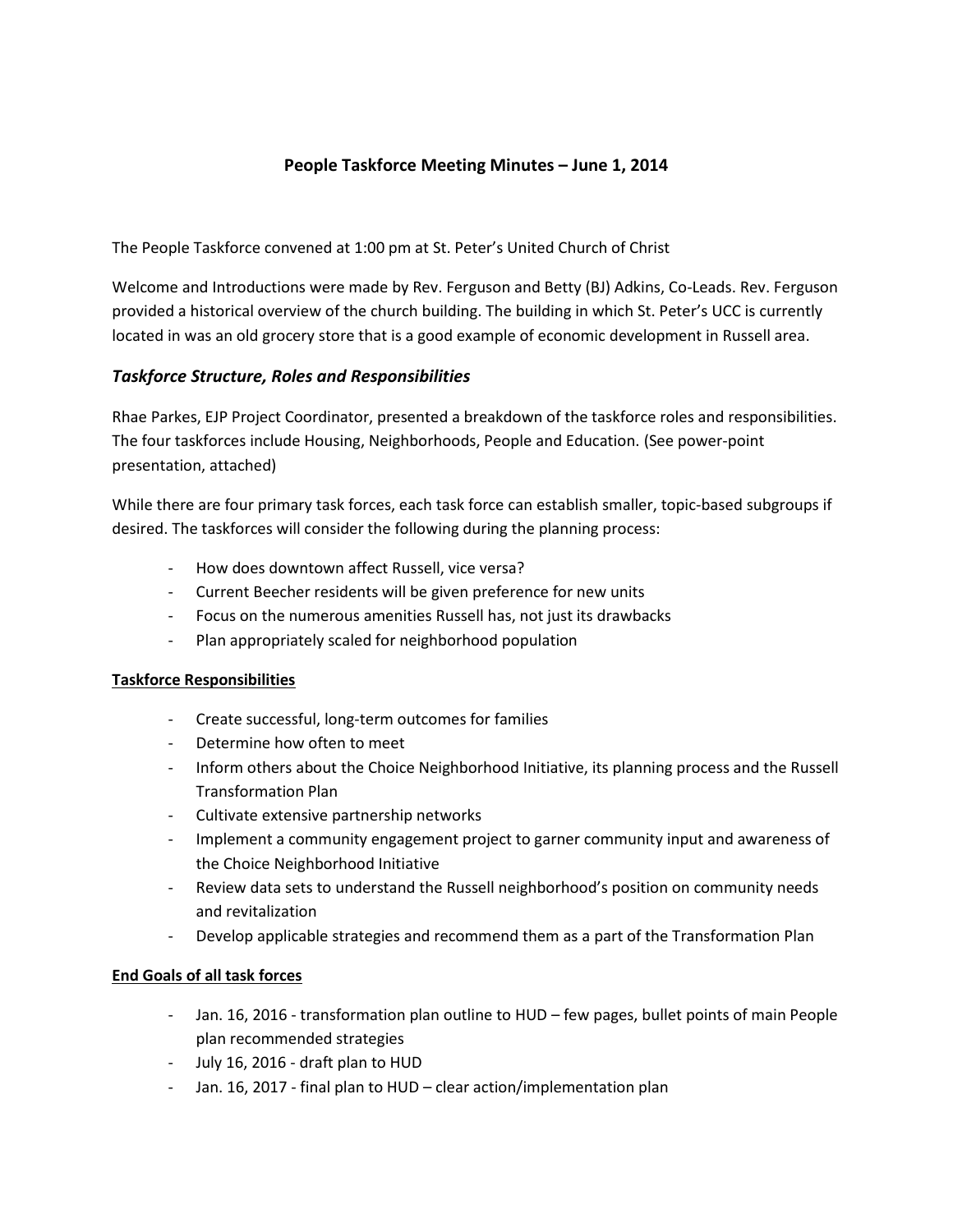There are four (4) phases of planning work. In Phase 1, the LMHA and Choice Neighborhood Coalition members are gathering data through questionnaires and surveys. The preliminary analysis of this data will be presented on July 21, 2015, to all taskforce and coalition members. New Directions will coordinate the efforts in hiring 5-6 community engagement workers to assist with obtaining the questionnaires and surveys from Russell residents. Phase 2 will begin after July 21<sup>st</sup> meeting to begin community engagement and development of the transformation plan strategies.

# *The Transformation Plan*

- The plan will be supported by evidence (has a certain idea been done somewhere else? Was it successful? How can it work for Russell?)
- At a minimum, the transformation plan must include a plan for developing individual action plans with each Beecher Terrace family and tracking each family for 5 years (conducted by Louisville Metro Housing Authority)
- The Plan extends to neighborhood residents and addresses the topics of Health and Wellness, Employment and Work, and Education

### **Data overview**

- 78% response rate for Beecher Terrace resident surveys
- Neighborhood surveys will be commencing shortly
- Plan has to be data driven, feasible to implement, fundable and have general community backing

# *Community Engagement*

Community input very important focus. A variety of meeting and event types will be use to gather input. Photo Voice was a recommended strategy for the People Taskforce to use to engage the community and gather input.

# *People Taskforce Visioning*

- Better outcomes for families through human services plan
- Main focus on Beecher residents
- Where are jobs, including jobs in Russell? How do you connect residents with jobs when they are created? Public transportation barriers?
- Crime, health, employment; how do they all intersect?
- Prioritize new jobs created in Russell for Russell residents
- High number of disabled residents, work with them to meet their needs
- Infrastructure a huge barrier for the area;  $9<sup>th</sup>$  Street barrier
- Plan needs to be flexible, able to grow, have leverage
	- $\circ$  Start planning with current resources, but don't end there; look for new financing availability elsewhere
- Important to have input from a diverse groups of residents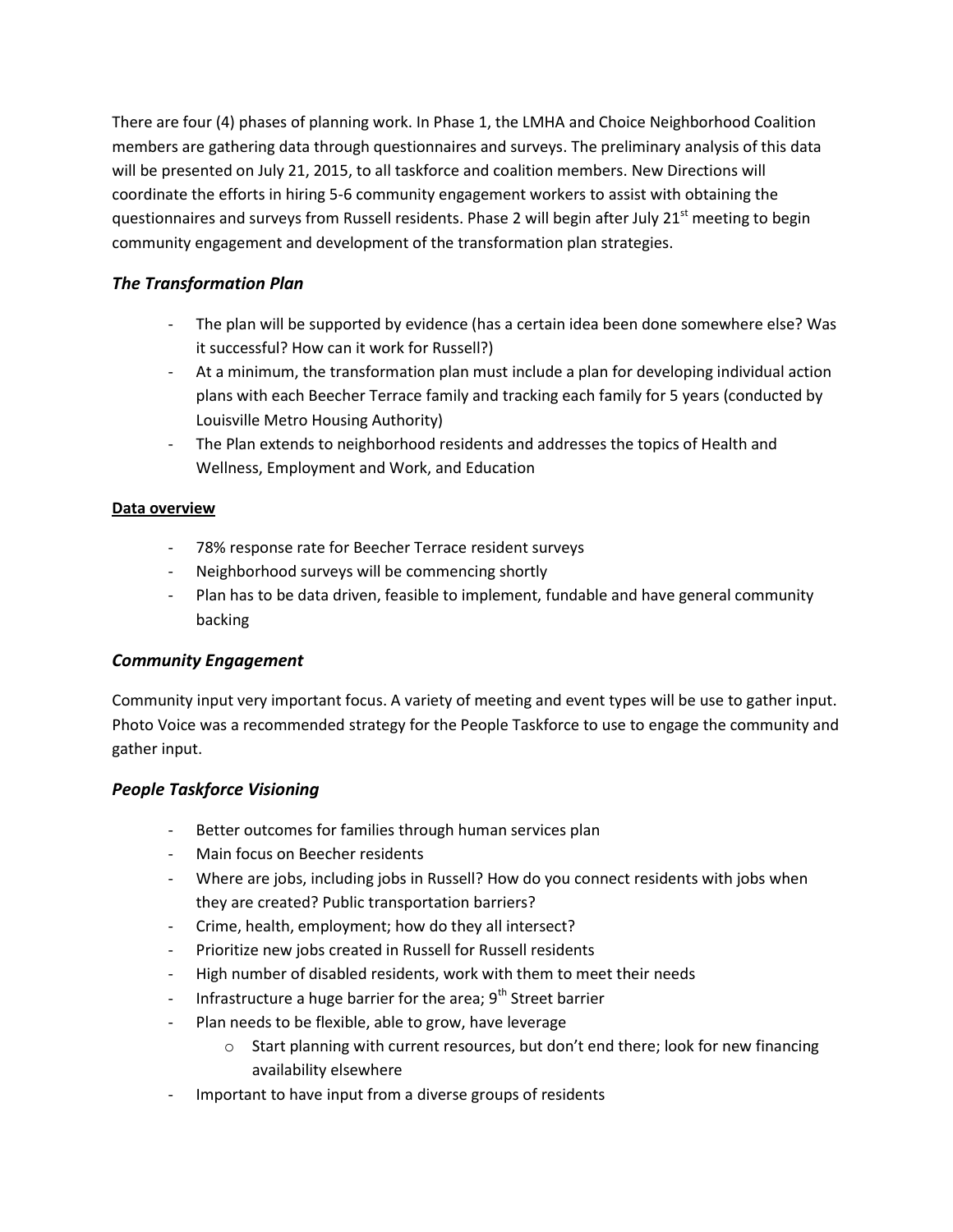- Make sure to connect to other task forces to make sure plans aren't in conflict (Rhae will help facilitate this aspect)
	- o Task forces will jointly convene occasionally
	- o Co-leads of task forces are also on coordinating committee, able to hear info and filter up from co-leads from other task forces, and to speak with each other
- Aware of spatial mismatch between transportation and jobs
- Pushing hard on public policy to put focus on West Louisville and Russell

### *Open discussion:*

- Comment about assuring that single person's point of view is considered and not just families.
- Responses to vision exercise on how to make Russell/Louisville a better place to live
	- o Jobs staying in Russell
	- o Businesses that give to community
	- o Better resources like a local place to apply for jobs, jobs with a living wage
- Need for people from recovery or correctional facilities to receive help finding and keeping jobs
	- $\circ$  Often living in half way house where rent is due each week, job far away that is difficult to reach reliably, lose job, can't afford half-way house, then go into debt trying to stay or go back to crime to support themselves or their family, cycle begins again
	- o Need transitional help
- What are opportunities to grow entrepreneurs in neighborhood (Food Port will need landscaping, etc, can they hire a local Russell business?)
	- o Help getting small businesses registered as section 3 business for preference in government bidding
- Want an economically diverse and connected neighborhood
	- o Russell currently very isolated, even within itself
- Market study: maybe profile current businesses, may be an opportunity for more jobs in current places that were unknown previously
- Bring in mixed-income, without displacing current residents
- Making Russell a destination for Southern Indianan's heading towards downtown, and visa versa
- Traceable expenditures: low-income households do spend money, but is it within or outside of the neighborhood?
	- o Improve available banking services and increase the number of people who are using banks
	- $\circ$  Mobile banking: 5th/3rd mobile sign up received 75 new accounts within 3 hours
- Connection between People task force and work of Choose Russell (Manfred Reid/New Directions)
	- o Role of residents in governance